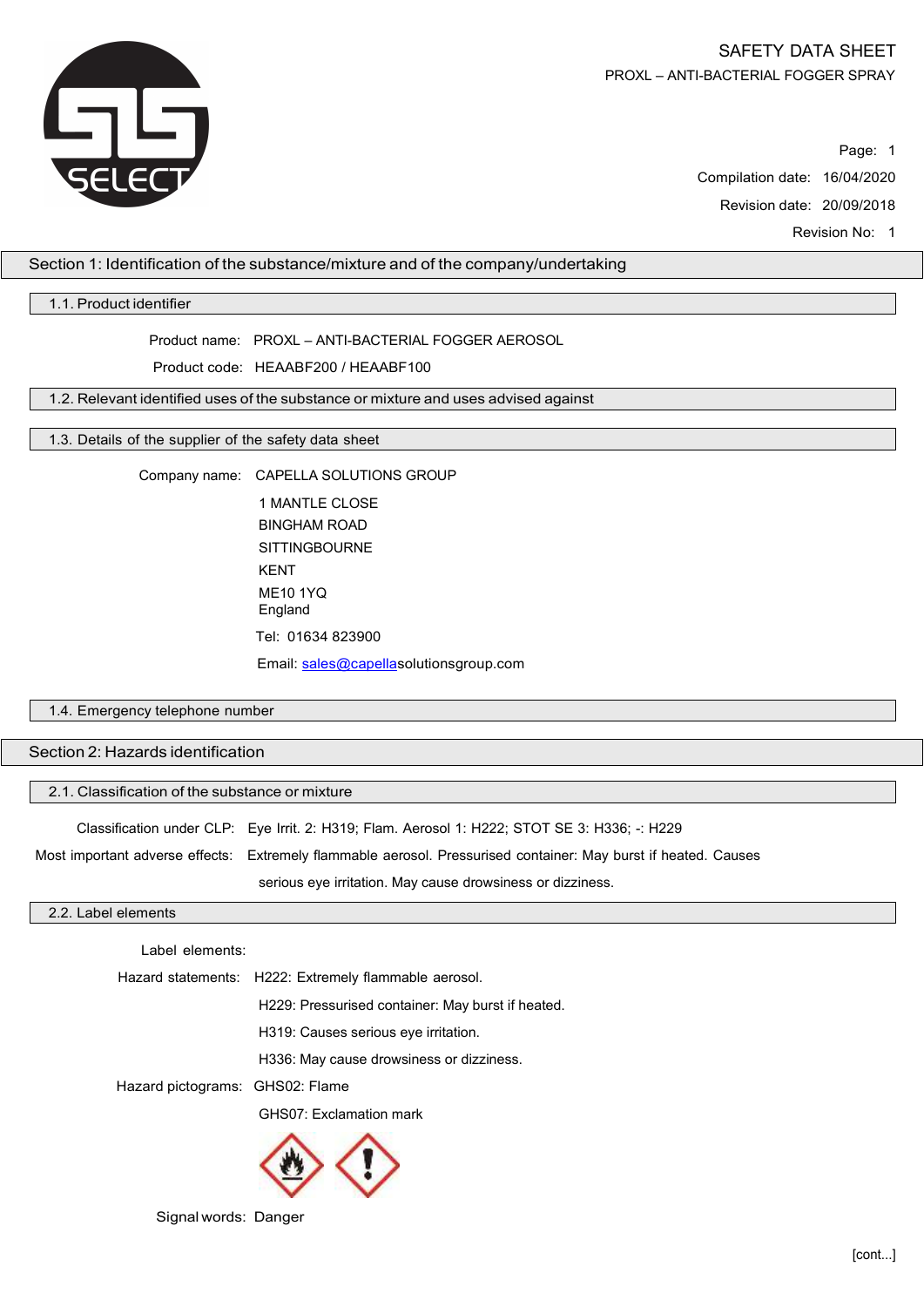



Precautionary statements: P102: Keep out of reach of children.

P210: Keep away from heat, hot surfaces, sparks, open flames and other ignition

sources. No smoking.

P211: Do not spray on an open flame or other ignition source.

P251: Do not pierce or burn, even after use.

P280: Wear protective gloves/protective clothing/eye protection/face protection.

P410+P412: Protect from sunlight. Do not expose to temperatures exceeding 50 °C/122

 $\degree$ F.

# 2.3. Other hazards

PBT: This product is not identified as a PBT/vPvB substance.

# Section 3: Composition/information on ingredients

## 3.2. Mixtures

### Hazardous ingredients:

**FTHANOL** 

| <b>EINECS</b> | CAS     | PBT / WEL                                               | <b>CLP Classification</b> | Percent     |
|---------------|---------|---------------------------------------------------------|---------------------------|-------------|
| 200-578-6     | 64-17-5 | Substance with a Community<br>workplace exposure limit. | Flam. Lig. 2: H225        | $30 - 50\%$ |

### PROPAN-2-OL

| 200-661-7 | 67-63-0 | Flam. Liq. 2: H225; Eye Irrit. 2: H319; | 30-50% |
|-----------|---------|-----------------------------------------|--------|
|           |         | STOT SE 3: H336                         |        |

# PETROLEUM GASES, LIQUEFIED

| 68476-85-7<br>270-704-2<br>Flam. Gas 1: H220; Press. Gas: H280<br>Substance with a Community<br>workplace exposure limit. | 10-30% |
|---------------------------------------------------------------------------------------------------------------------------|--------|
|---------------------------------------------------------------------------------------------------------------------------|--------|

**METHANOL** 

| 200-659-6 | 67-56-1 | Flam. Lig. 2: H225; Acute Tox. 3: H331; | <1% |
|-----------|---------|-----------------------------------------|-----|
|           |         | Acute Tox. 3: H311; Acute Tox. 3: H301; |     |
|           |         | STOT SE 1: H370                         |     |

### DIDECYLDIMETHYLAMMONIUMCHLORIDE

| 230-525-2 | 7173-51-5 | - | Skin Corr. 1B: H314; Aquatic Acute 1: | $1\%$ |  |
|-----------|-----------|---|---------------------------------------|-------|--|
|           |           |   | H400; Acute Tox. 4: H302              |       |  |

## Section 4: First aid measures

# 4.1. Description of first aid measures

Skin contact: Remove all contaminated clothes and footwear immediately unless stuck to skin. Wash

immediately with plenty of soap and water.

Eye contact: Bathe the eye with running water for 15 minutes. Consult a doctor.

Ingestion: Wash out mouth with water. Consult a doctor.

Inhalation: Remove casualty from exposure ensuring one's own safety whilst doing so. Consult a

doctor. Move the exposed person to fresh air.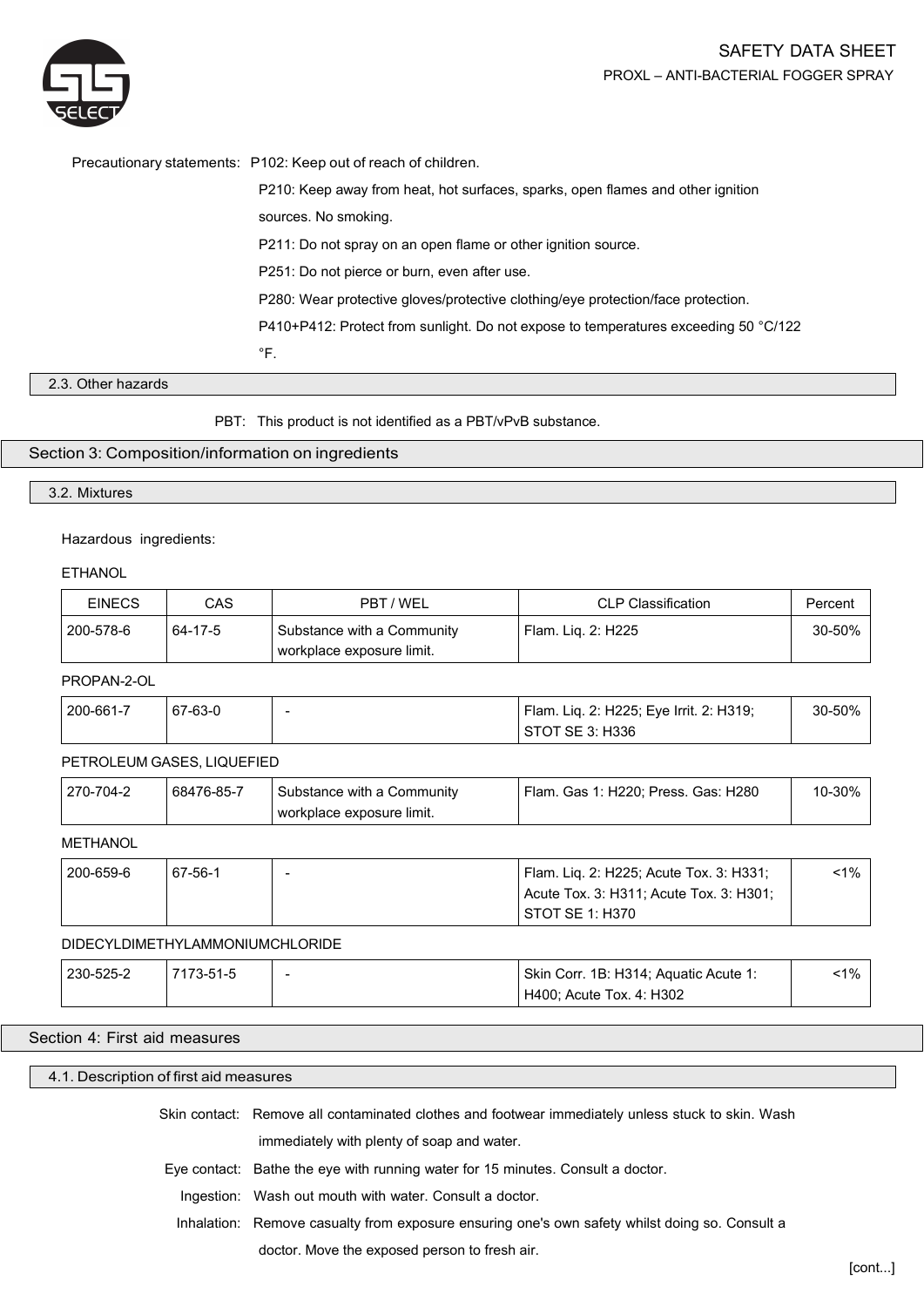

#### 4.2. Most important symptoms and effects, both acute and delayed

Skin contact: There may be irritation and redness at the site of contact.

Eye contact: There may be irritation and redness. The eyes may water profusely.

Ingestion: There may be soreness and redness of the mouth and throat.

Inhalation: There may be irritation of the throat with a feeling of tightness in the chest. Exposure may cause coughing or wheezing.

Delayed / immediate effects: Immediate effects can be expected after short-term exposure.

4.3. Indication of any immediate medical attention and special treatment needed

Immediate / special treatment: Eye bathing equipment should be available on the premises.

Section 5: Fire-fighting measures

5.1. Extinguishing media

Extinguishing media: Suitable extinguishing media for the surrounding fire should be used. Use water spray

to cool containers.

# 5.2. Special hazards arising from the substance or mixture

Exposure hazards: In combustion emits toxic fumes.

### 5.3. Advice for fire-fighters

Advice for fire-fighters: Wear self-contained breathing apparatus. Wear protective clothing to prevent contact with skin and eyes.

## Section 6: Accidental release measures

6.1.Personal precautions, protective equipment and emergencyprocedures

Personal precautions: Refer to section 8 of SDS for personal protection details. If outside do not approach from downwind. If outside keep bystanders upwind and away from danger point. Mark out the contaminated area with signs and prevent access to unauthorised personnel. Turn leaking containers leak-side up to prevent the escape of liquid.

# 6.2. Environmental precautions

Environmental precautions: Do not discharge into drains or rivers. Contain the spillage using bunding.

# 6.3. Methods and material for containment and cleaning up

Clean-up procedures: Absorb into dry earth or sand. Transfer to a closable, labelled salvage container for disposal by an appropriate method.

6.4. Reference to other sections

Reference to other sections: Refer to section 8 of SDS.

### Section 7: Handling and storage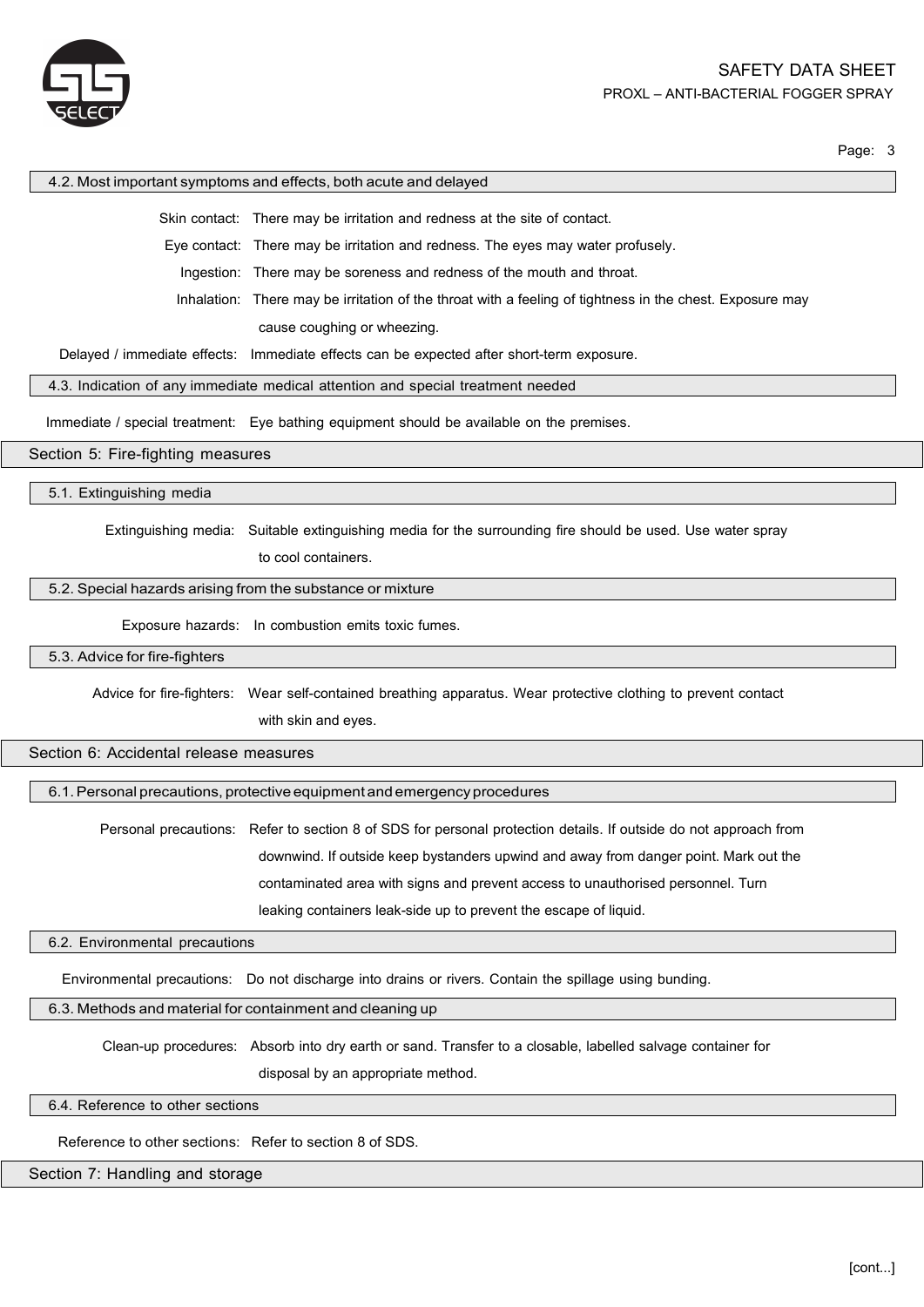

#### 7.1. Precautions for safe handling

Handling requirements: Avoid direct contact with the substance. Ensure there is sufficient ventilation of the area.

Do not handle in a confined space. Avoid the formation or spread of mists in the air.

### 7.2. Conditions for safe storage, including any incompatibilities

Storage conditions: Store in a cool, well ventilated area. Keep container tightly closed.

Suitable packaging: Must only be kept in original packaging.

7.3. Specific end use(s)

Specific end use(s): No data available.

# Section 8: Exposure controls/personal protection

8.1. Control parameters

### Hazardous ingredients:

ETHANOL

| Workplace exposure limits: |                                |                          | Respirable dust |              |
|----------------------------|--------------------------------|--------------------------|-----------------|--------------|
| State                      | 8 hour TWA                     | 15 min. STEL             | 8 hour TWA      | 15 min. STEL |
| UK.                        | 1920 mg/m3                     | $\overline{\phantom{0}}$ | $\qquad \qquad$ |              |
| PROPAN-2-OL                |                                |                          |                 |              |
| UK                         | 999 mg/m3                      | 1250 mg/m3               | $\blacksquare$  |              |
|                            | PETROLEUM GASES, LIQUEFIED     |                          |                 |              |
| <b>UK</b>                  | 1,750mg/m3                     | 2,180mg/m3               | $\blacksquare$  |              |
| <b>METHANOL</b>            |                                |                          |                 |              |
| UK                         | 266 mg/m3                      | 333 mg/m3                | $\blacksquare$  |              |
|                            |                                |                          |                 |              |
| <b>DNEL/PNEC Values</b>    |                                |                          |                 |              |
|                            | DNEL / PNEC No data available. |                          |                 |              |

8.2. Exposure controls

Engineering measures: Ensure there is sufficient ventilation of the area.

Respiratory protection: Self-contained breathing apparatus must be available in case of emergency.

Hand protection: Protective gloves. Chemically resistant gloves.

Eye protection: Safety glasses. Ensure eye bath is to hand.

Skin protection: Protective clothing.

Environmental: Not applicable.

Section 9: Physical and chemical properties

9.1. Information on basic physical and chemical properties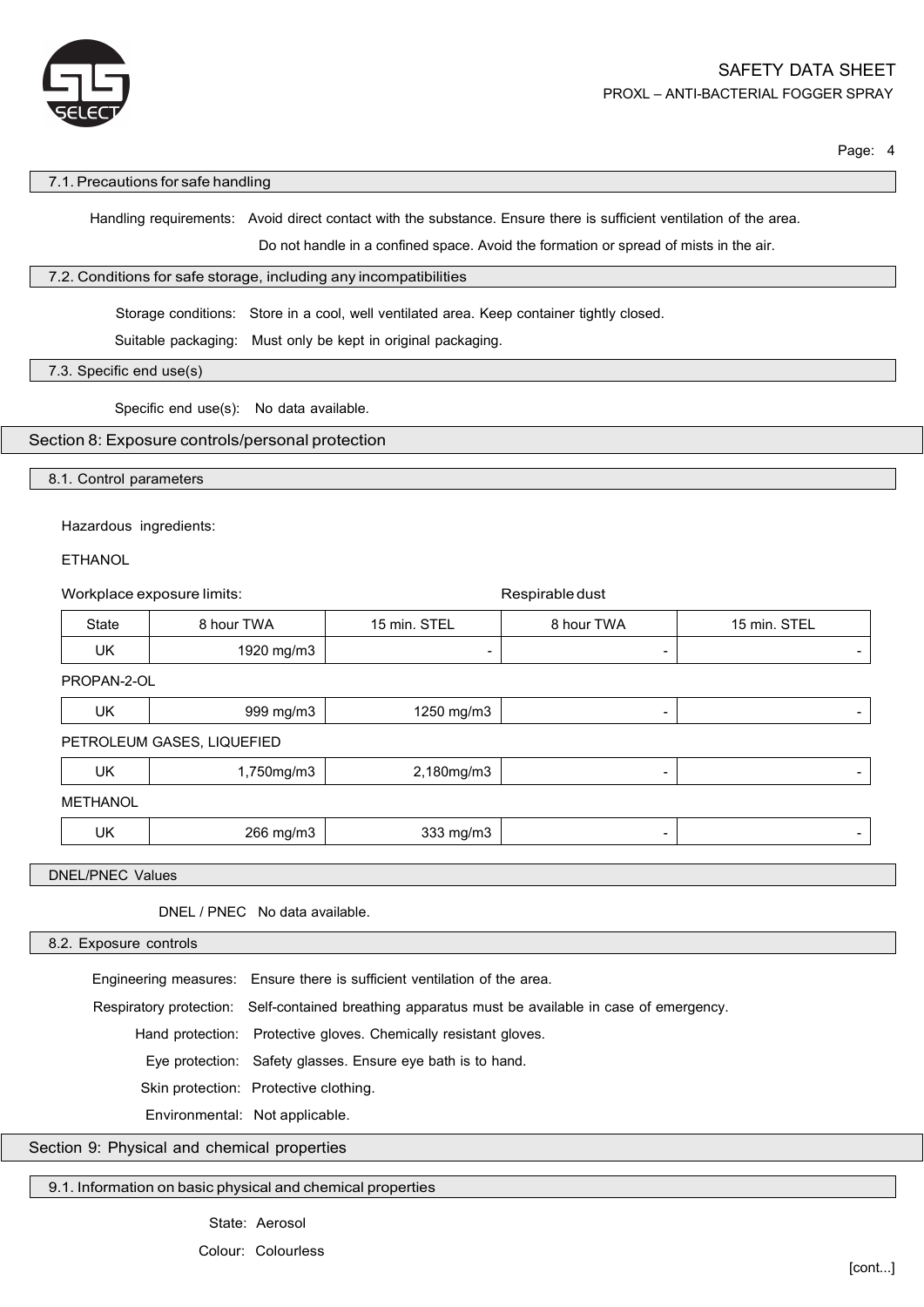

# Odour: Alcoholic

Flash point°C: <23

### 9.2.Otherinformation

Other information: No data available.

## Section 10: Stability and reactivity

10.1. Reactivity

Reactivity: Stable under recommended transport or storage conditions.

10.2. Chemical stability

Chemical stability: Stable under normal conditions.

10.3. Possibility of hazardous reactions

Hazardous reactions: Hazardous reactions will not occur under normal transport or storage conditions.

Decomposition may occur on exposure to conditions or materials listed below.

10.4. Conditions to avoid

Conditions to avoid: Heat.

10.5. Incompatible materials

Materials to avoid: Strong oxidising agents. Strong acids.

# 10.6. Hazardous decomposition products

Haz. decomp. products: In combustion emits toxic fumes.

# Section 11: Toxicological information

### 11.1. Information on toxicological effects

# Hazardous ingredients:

**ETHANOL** 

| <b>IVN</b> | <b>RAT</b> | LD50 | 1440 | mg/kg |
|------------|------------|------|------|-------|
| <b>ORL</b> | <b>MUS</b> | LD50 | 3450 | mg/kg |
| <b>ORL</b> | <b>RAT</b> | LD50 | 7060 | mg/kg |

# PROPAN-2-OL

| <b>IVN</b> | <b>RAT</b> | LD50 |      | 1088   mg/kg |
|------------|------------|------|------|--------------|
| ORL        | <b>MUS</b> | LD50 | 3600 | mg/kg        |
| ORL        | <b>RAT</b> | LD50 |      | 5045   mg/kg |
| SCU        | <b>MUS</b> | LDLO | 6    | gm/kg        |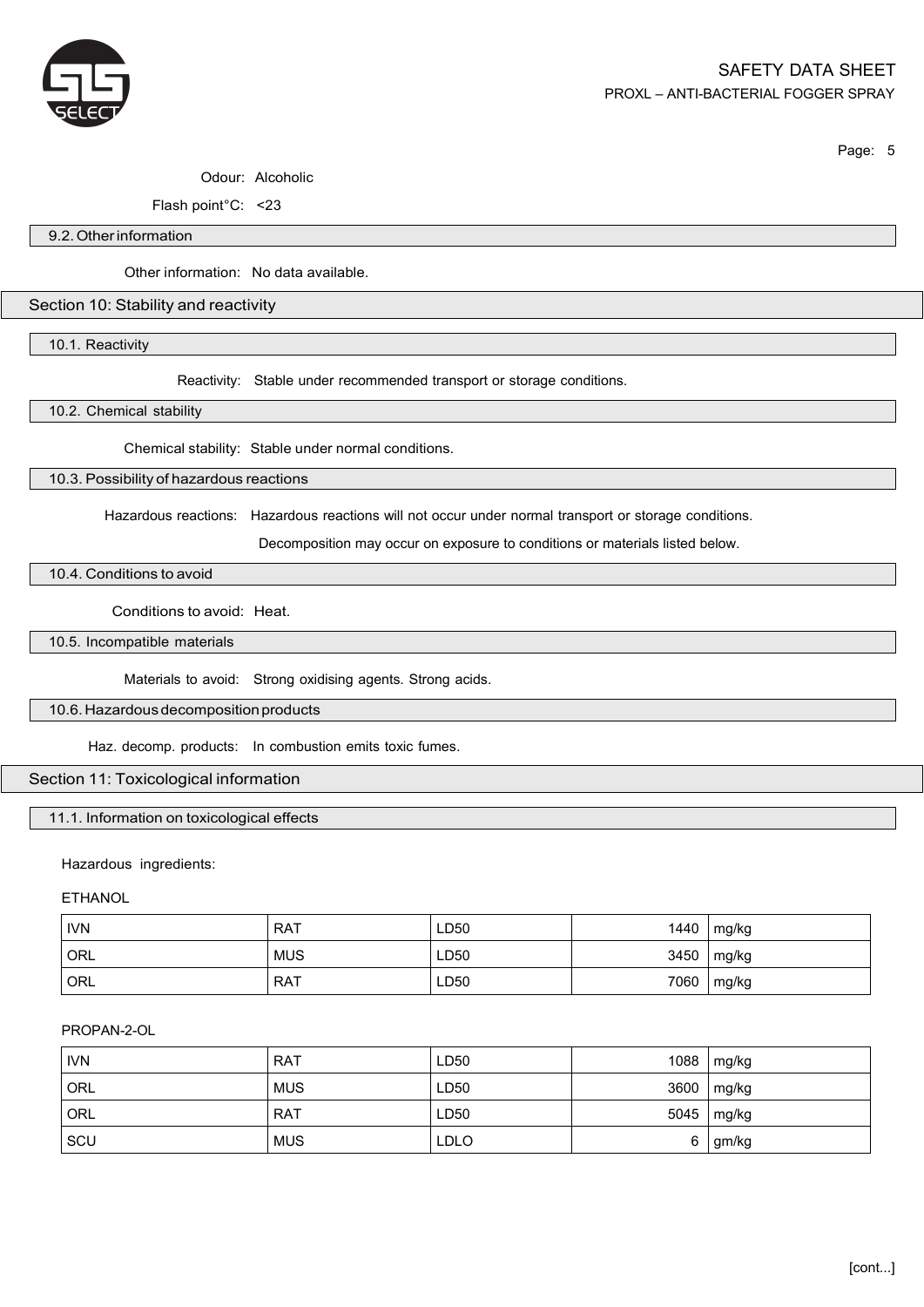

### **METHANOL**

| <b>IVN</b> | <b>RAT</b> | LD <sub>50</sub> | 2131 | mg/kg |
|------------|------------|------------------|------|-------|
| ORL        | <b>MUS</b> | LD50             | 7300 | mg/kg |
| ORL        | <b>RAT</b> | LD50             | 5628 | mg/kg |

#### Relevant hazards for product:

| Hazard                        | Route | Basis                 |
|-------------------------------|-------|-----------------------|
| Serious eye damage/irritation | OPT   | Hazardous: calculated |
| STOT-single exposure          |       | Hazardous: calculated |

Symptoms / routes of exposure

Skin contact: There may be irritation and redness at the site of contact.

Eye contact: There may be irritation and redness. The eyes may water profusely.

Ingestion: There may be soreness and redness of the mouth and throat.

Inhalation: There may be irritation of the throat with a feeling of tightness in the chest. Exposure may cause coughing or wheezing.

Delayed / immediate effects: Immediate effects can be expected after short-term exposure.

Other information: Not applicable.

Section 12: Ecological information

12.1. Toxicity

Ecotoxicity values: No data available.

12.2. Persistence and degradability

Persistence and degradability: Biodegradable.

12.3. Bioaccumulative potential

Bioaccumulative potential: No bioaccumulation potential.

12.4. Mobility in soil

Mobility: Readily absorbed into soil.

# 12.5. Results of PBT and vPvB assessment

PBT identification: This product is not identified as a PBT/vPvB substance.

12.6. Other adverse effects

Other adverse effects: Negligible ecotoxicity.

# Section 13: Disposal considerations

13.1. Waste treatment methods

Disposal operations: Transfer to a suitable container and arrange for collection by specialised disposal

company. Dispose of contents and container according to national regulations.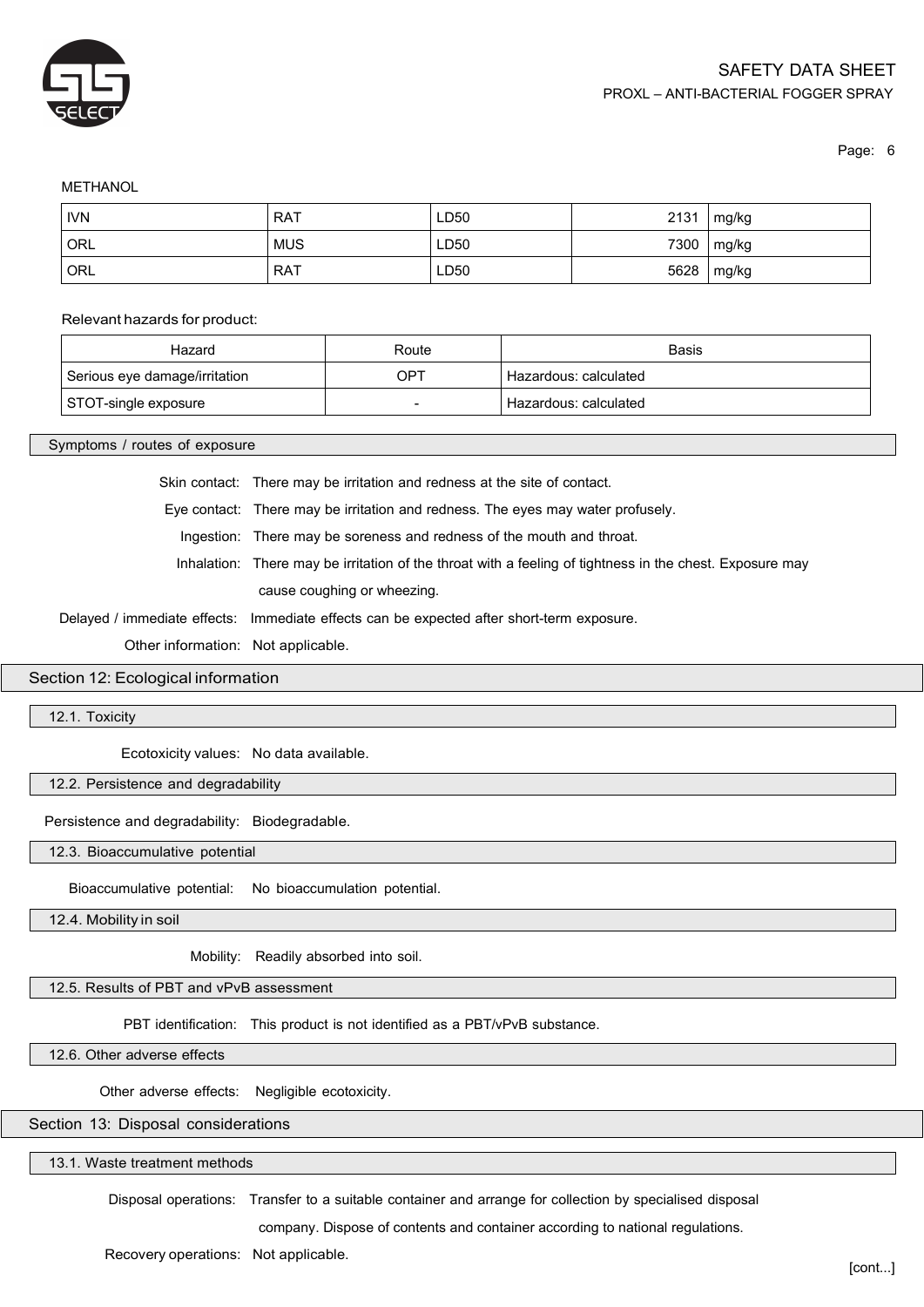

Disposal of packaging: Not applicable.

# NB: The user's attention is drawn to the possible existence of regional or national

regulations regarding disposal.

# Section 14: Transport information

14.1. UN number

UN number: UN1950

14.2. UN proper shipping name

14.3. Transport hazard class(es)

14.4. Packing group

14.5. Environmental hazards

Environmentally hazardous: No **Marine Pollutant: No Marine pollutant: No** Marine pollutant: No

14.6. Special precautions for user

Special precautions: No special precautions.

Section 15: Regulatory information

15.1. Safety, health and environmental regulations/legislation specific for the substance or mixture

Specific regulations: Not applicable.

15.2. Chemical Safety Assessment

Chemical safety assessment: A chemical safety assessment has not been carried out for the substance or the mixture

by the supplier.

Section 16: Other information

## Other information

| Other information: This safety data sheet is prepared in accordance with Commission Regulation (EU) No |
|--------------------------------------------------------------------------------------------------------|
| 2015/830.                                                                                              |
| Phrases used in s.2 and s.3: H220: Extremely flammable gas.                                            |
| H222: Extremely flammable aerosol.                                                                     |
| H225: Highly flammable liquid and vapour.                                                              |
| H229: Pressurised container: May burst if heated.                                                      |
| H301: Toxic if swallowed.                                                                              |
| H302: Harmful if swallowed.                                                                            |
| H311: Toxic in contact with skin.                                                                      |
| H314: Causes severe skin burns and eye damage.                                                         |
| H319: Causes serious eye irritation.                                                                   |
| H331: Toxic if inhaled.                                                                                |
| H336: May cause drowsiness or dizziness.                                                               |